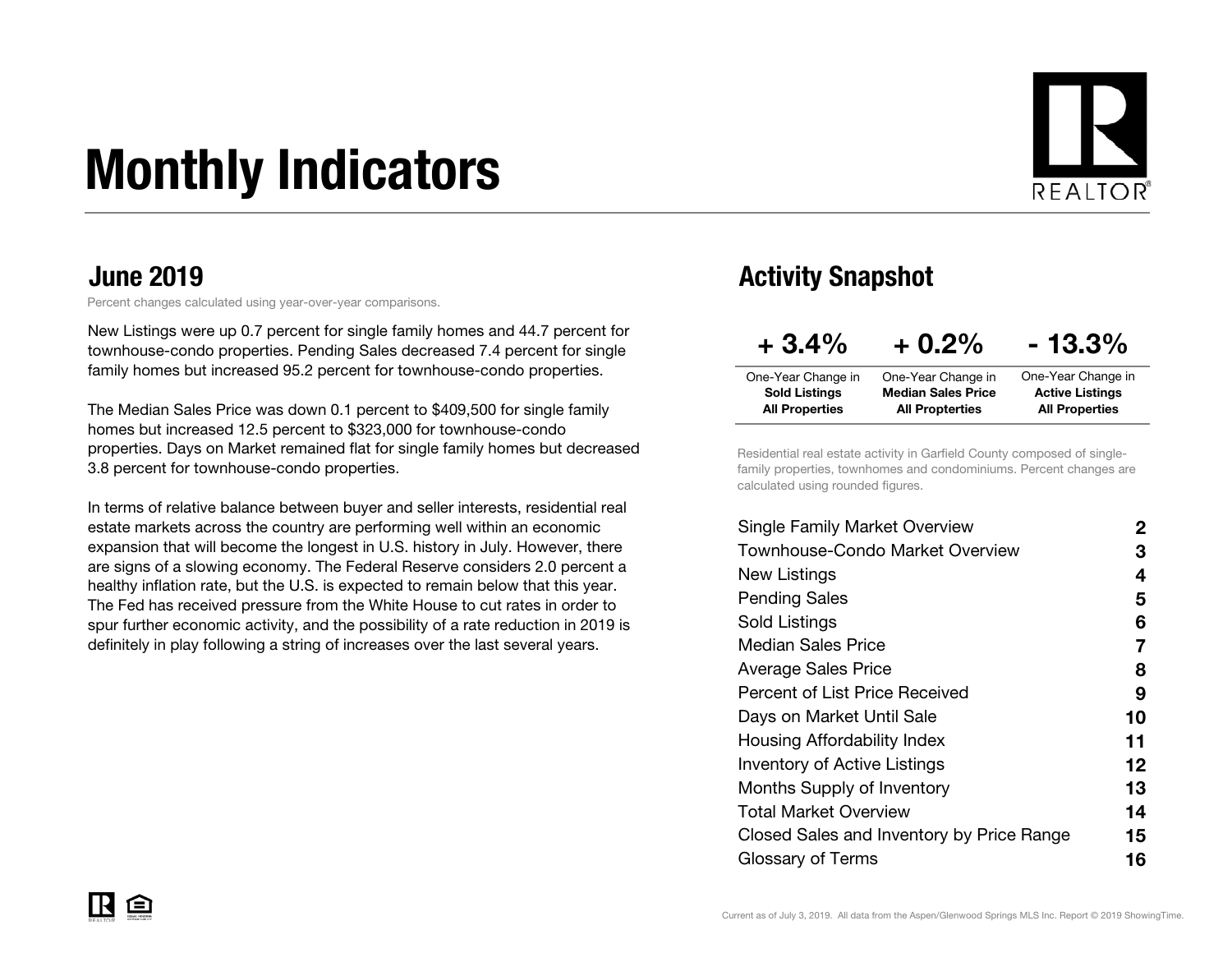### Single Family Market Overview

Key metrics by report month and for year-to-date (YTD) starting from the first of the year.



| <b>Key Metrics</b>                 | <b>Historical Sparkbars</b>                                    | $6 - 2018$ | 6-2019    | Percent Change | <b>YTD 2018</b> | <b>YTD 2019</b> | Percent Change |
|------------------------------------|----------------------------------------------------------------|------------|-----------|----------------|-----------------|-----------------|----------------|
| <b>New Listings</b>                | 7-2017<br>11-2017<br>11-2018<br>$3 - 2018$<br>7-2018<br>3-2019 | 140        | 141       | $+0.7%$        | 671             | 609             | $-9.2%$        |
| <b>Pending Sales</b>               | 7-2017<br>11-2017<br>$3 - 2018$<br>7-2018<br>11-2018<br>3-2019 | 94         | 87        | $-7.4%$        | 477             | 437             | $-8.4%$        |
| <b>Sold Listings</b>               | 7-2017<br>11-2017<br>3-2018<br>3-2019<br>7-2018<br>11-2018     | 87         | 88        | $+1.1%$        | 409             | 378             | $-7.6%$        |
| <b>Median Sales Price</b>          | 7-2017<br>11-2017<br>3-2018<br>7-2018<br>11-2018<br>$3 - 2019$ | \$410,000  | \$409,500 | $-0.1%$        | \$395,000       | \$416,250       | $+5.4%$        |
| <b>Avg. Sales Price</b>            | 7-2017<br>11-2017<br>3-2018<br>7-2018<br>11-2018<br>3-2019     | \$466,308  | \$492,936 | $+5.7%$        | \$469,143       | \$510,604       | $+8.8%$        |
| <b>Pct. of List Price Received</b> | 7-2017<br>3-2019<br>11-2017<br>$3 - 2018$<br>7-2018<br>11-2018 | 98.2%      | 98.2%     | 0.0%           | 97.9%           | 97.9%           | 0.0%           |
| <b>Days on Market</b>              | 7-2017<br>7-2018<br>11-2018<br>11-2017<br>3-2018<br>3-2019     | 57         | 57        | 0.0%           | 76              | 81              | $+6.6%$        |
| <b>Affordability Index</b>         | 11-2018<br>3-2019<br>7-2017<br>11-2017<br>$3 - 2018$<br>7-2018 | 83         | 86        | $+3.6%$        | 86              | 84              | $-2.3%$        |
| <b>Active Listings</b>             | 3-2018<br>11-2018<br>3-2019<br>7-2017<br>11-2017<br>7-2018     | 389        | 344       | $-11.6%$       |                 |                 |                |
| <b>Months Supply</b>               | 3-2018<br>3-2019<br>7-2017<br>11-2017<br>7-2018<br>11-2018     | 5.6        | 4.9       | $-12.5%$       |                 |                 |                |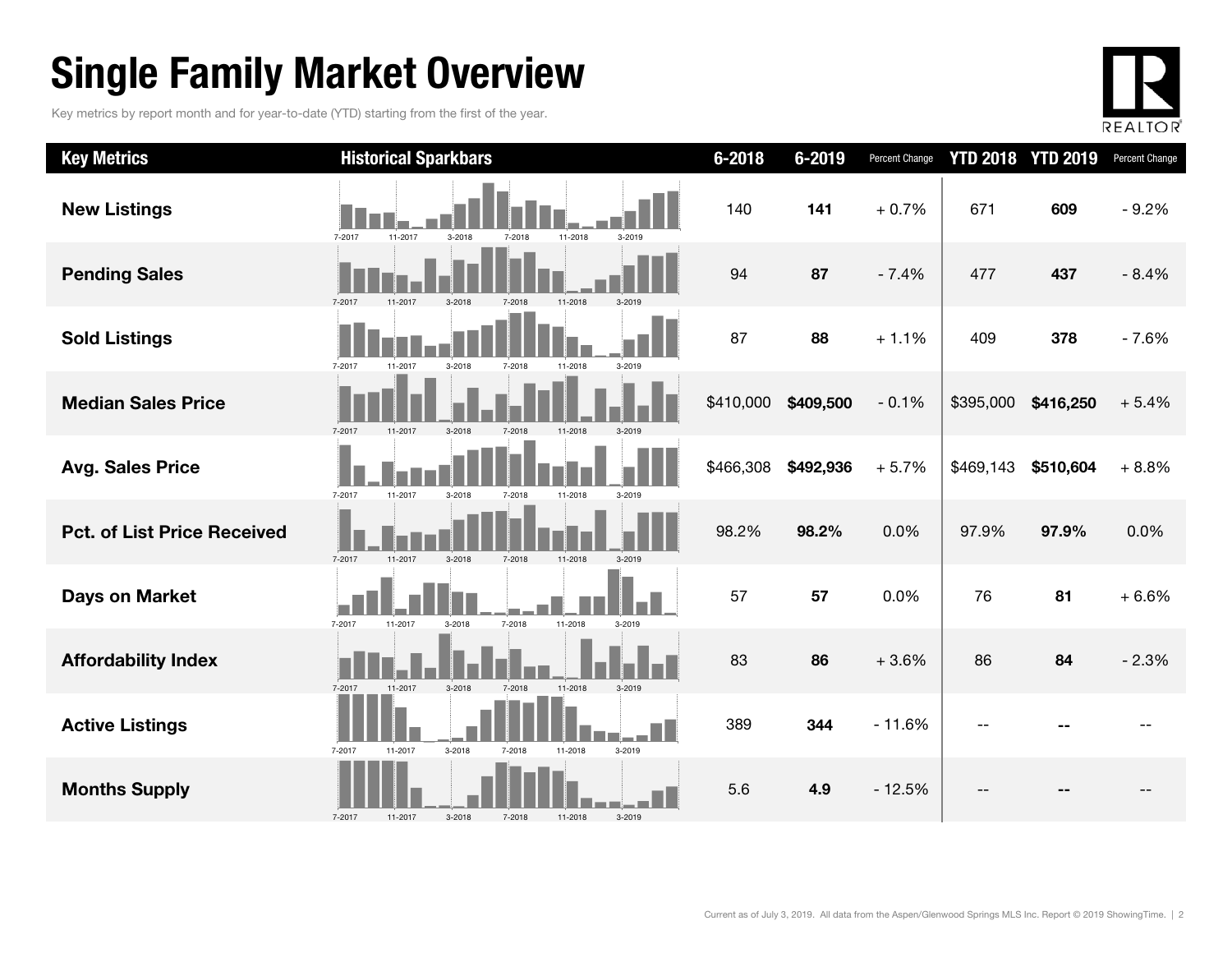### Townhouse-Condo Market Overview

Key metrics by report month and for year-to-date (YTD) starting from the first of the year.



| <b>Key Metrics</b>                 | <b>Historical Sparkbars</b>                                             | $6 - 2018$ | 6-2019    | Percent Change |           | <b>YTD 2018 YTD 2019</b> | Percent Change |
|------------------------------------|-------------------------------------------------------------------------|------------|-----------|----------------|-----------|--------------------------|----------------|
| <b>New Listings</b>                | 11-2017<br>11-2018<br>7-2017<br>3-2018<br>7-2018<br>3-2019              | 38         | 55        | $+44.7%$       | 214       | 246                      | $+15.0%$       |
| <b>Pending Sales</b>               | 7-2017<br>11-2017<br>$3-2018$                                           | 21         | 41        | $+95.2%$       | 155       | 195                      | $+25.8%$       |
| <b>Sold Listings</b>               | 7-2017<br>11-2017<br>$3 - 2018$<br>7-2018<br>11-2018                    | 31         | 34        | $+9.7%$        | 147       | 161                      | $+9.5%$        |
| <b>Median Sales Price</b>          | 7-2017<br>11-2017<br>$3-2018$<br>7-2018<br>11-2018                      | \$287,000  | \$323,000 | $+12.5%$       | \$283,000 | \$300,000                | $+6.0%$        |
| <b>Avg. Sales Price</b>            | 11-2017<br>7-2017<br>11-2018<br>3-2018<br>7-2018<br>3-2019              | \$329,558  | \$368,553 | $+11.8%$       | \$311,779 | \$331,257                | $+6.2%$        |
| <b>Pct. of List Price Received</b> | $3 - 2018$<br>7-2017<br>11-2017<br>7-2018<br>11-2018<br>$3 - 2019$      | 98.6%      | 99.3%     | $+0.7%$        | 98.4%     | 98.6%                    | $+0.2%$        |
| <b>Days on Market</b>              | 7-2017<br>7-2018<br>11-2018<br>11-2017<br>3-2018<br>3-2019              | 78         | 75        | $-3.8%$        | 76        | 78                       | $+2.6%$        |
| <b>Affordability Index</b>         | 7-2017<br>11-2017<br>3-2018<br>7-2018<br>11-2018<br>3-2019              | 118        | 109       | $-7.6%$        | 120       | 117                      | $-2.5%$        |
| <b>Active Listings</b>             | u na Mala<br>7-2017<br>11-2017<br>3-2018<br>7-2018<br>11-2018<br>3-2019 | 106        | 85        | $-19.8%$       |           |                          |                |
| <b>Months Supply</b>               | 7-2017<br>3-2018<br>7-2018<br>11-2018<br>3-2019<br>11-2017              | 4.1        | 3.2       | $-22.0%$       |           |                          |                |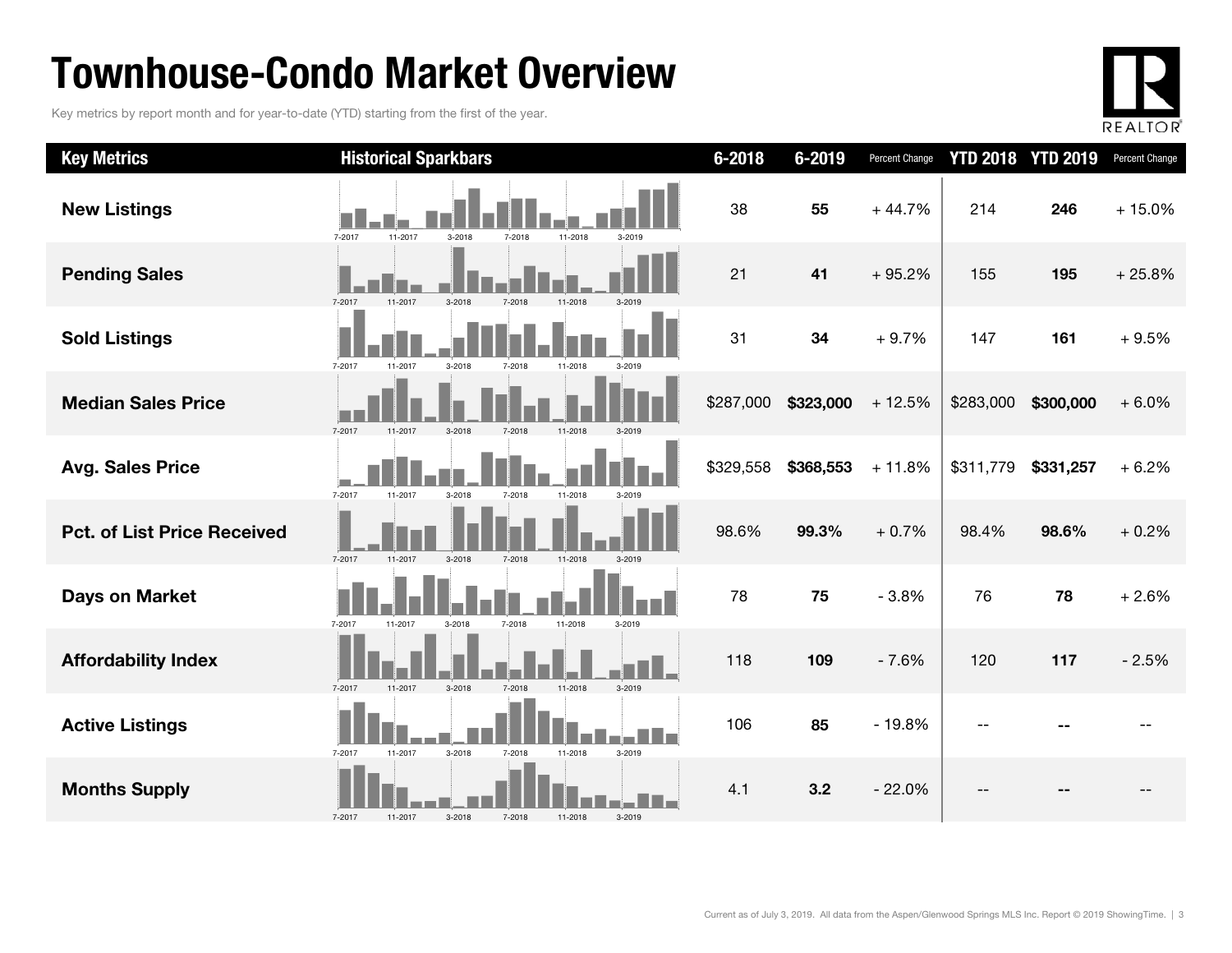#### New Listings







| <b>New Listings</b> | Single<br>Family | <b>Percent Change</b><br>from Previous<br>Year | Townhouse-<br>Condo | <b>Percent Change</b><br>from Previous<br>Year |
|---------------------|------------------|------------------------------------------------|---------------------|------------------------------------------------|
| Jul-2018            | 98               | -5.8%                                          | 41                  | +46.4%                                         |
| Aug-2018            | 115              | $+22.3%$                                       | 41                  | $+28.1%$                                       |
| Sep-2018            | 101              | $+29.5\%$                                      | 28                  | +40.0%                                         |
| Oct-2018            | 90               | +9.8%                                          | 22                  | -18.5%                                         |
| Nov-2018            | 53               | $-8.6\%$                                       | 25                  | $+13.6%$                                       |
| Dec-2018            | 43               | $+2.4%$                                        | 16                  | $+23.1%$                                       |
| Jan-2019            | 59               | $-7.8\%$                                       | 28                  | $-6.7\%$                                       |
| Feb-2019            | 70               | $-9.1\%$                                       | 32                  | $+14.3%$                                       |
| Mar-2019            | 86               | $-18.1\%$                                      | 33                  | $-17.5%$                                       |
| Apr-2019            | 118              | $-2.5\%$                                       | 49                  | $-2.0\%$                                       |
| May-2019            | 135              | $-17.7%$                                       | 49                  | +75.0%                                         |
| Jun-2019            | 141              | $+0.7\%$                                       | 55                  | +44.7%                                         |
|                     |                  |                                                |                     |                                                |

#### Historical New Listings by Month

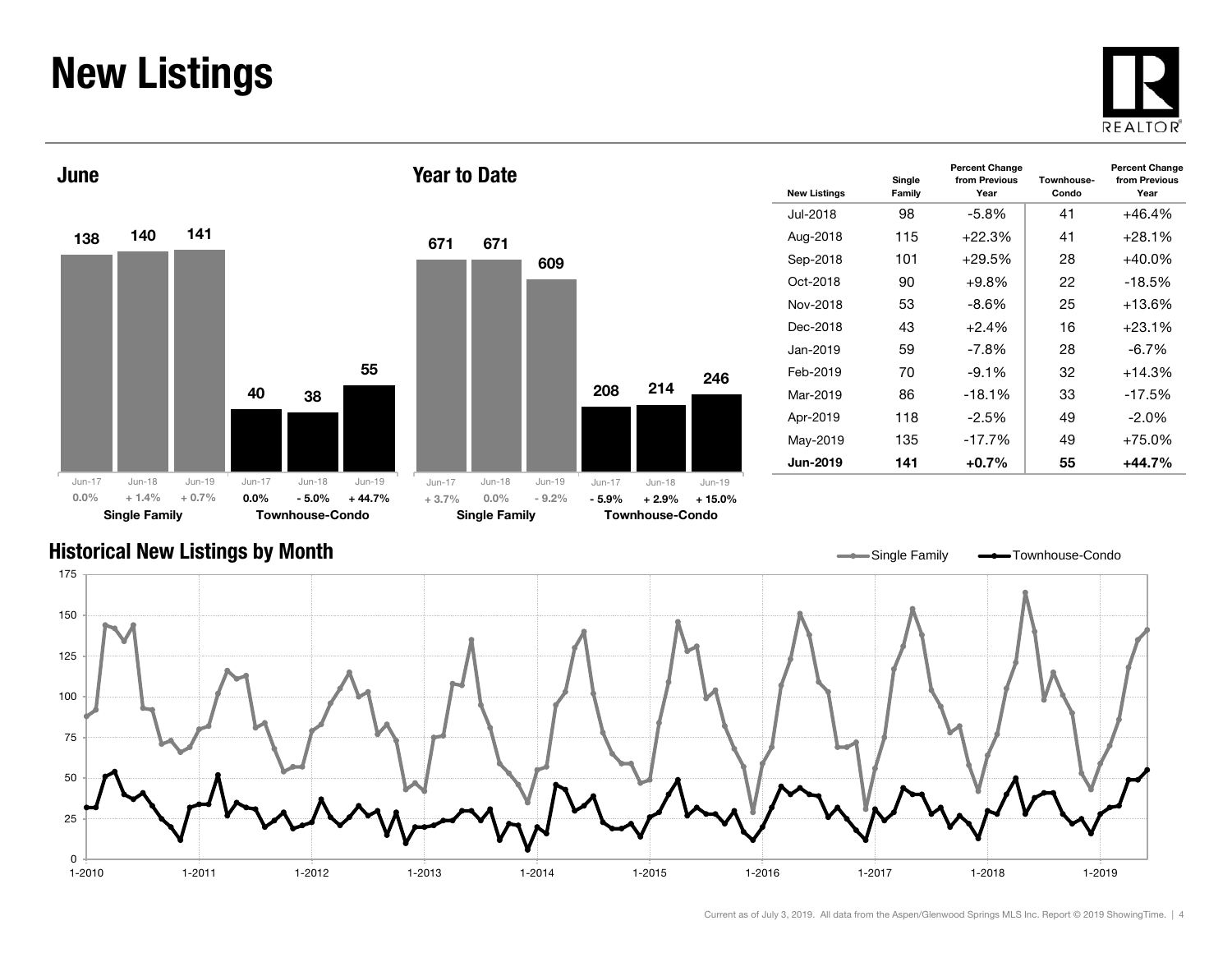#### Pending Sales







| <b>Pending Sales</b> | Single<br>Family | <b>Percent Change</b><br>from Previous<br>Year | Townhouse-<br>Condo | <b>Percent Change</b><br>from Previous<br>Year |
|----------------------|------------------|------------------------------------------------|---------------------|------------------------------------------------|
| Jul-2018             | 80               | $+6.7\%$                                       | 24                  | $-25.0\%$                                      |
| Aug-2018             | 88               | $+31.3%$                                       | 32                  | $+68.4%$                                       |
| Sep-2018             | 67               | $-1.5%$                                        | 28                  | $+21.7%$                                       |
| Oct-2018             | 64               | $+3.2\%$                                       | 23                  | $-14.8%$                                       |
| Nov-2018             | 39               | $-33.9%$                                       | 26                  | $+13.0%$                                       |
| Dec-2018             | 42               | $-17.6%$                                       | 18                  | $-10.0\%$                                      |
| Jan-2019             | 53               | -33.8%                                         | 16                  | $+6.7%$                                        |
| Feb-2019             | 59               | $+1.7%$                                        | 28                  | $+33.3%$                                       |
| Mar-2019             | 71               | $-9.0\%$                                       | 31                  | $-29.5\%$                                      |
| Apr-2019             | 84               | $+15.1%$                                       | 39                  | $+34.5%$                                       |
| May-2019             | 83               | $-11.7%$                                       | 40                  | +60.0%                                         |
| <b>Jun-2019</b>      | 87               | $-7.4\%$                                       | 41                  | +95.2%                                         |

#### Historical Pending Sales by Month

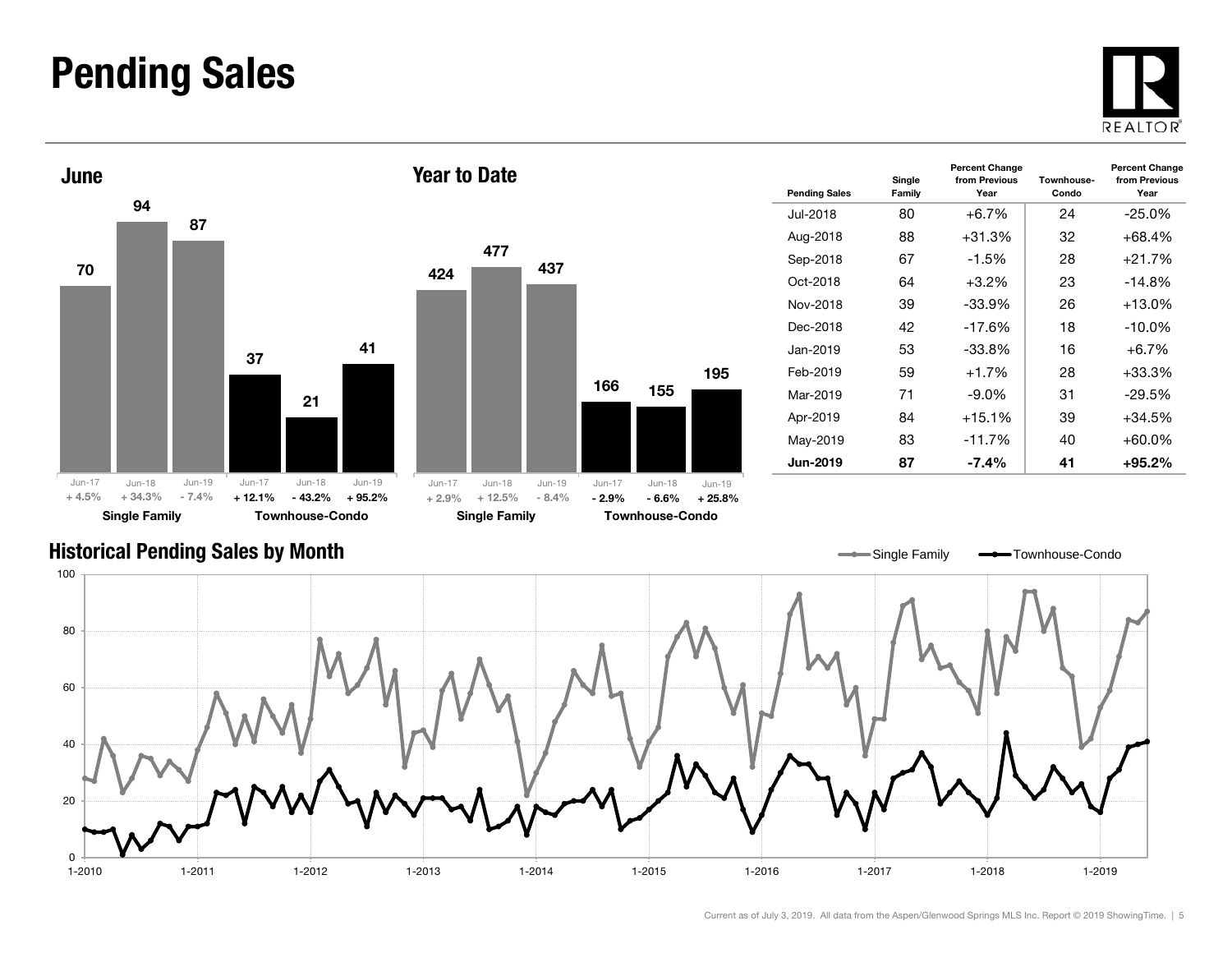### Sold Listings





| <b>Sold Listings</b> | Single<br>Family | <b>Percent Change</b><br>from Previous<br>Year | Townhouse-<br>Condo | <b>Percent Change</b><br>from Previous<br>Year |
|----------------------|------------------|------------------------------------------------|---------------------|------------------------------------------------|
| Jul-2018             | 97               | $+21.3%$                                       | 25                  | $-13.8\%$                                      |
| Aug-2018             | 99               | $+19.3%$                                       | 31                  | $-22.5%$                                       |
| Sep-2018             | 81               | $+11.0%$                                       | 19                  | $0.0\%$                                        |
| Oct-2018             | 77               | +26.2%                                         | 32                  | +28.0%                                         |
| Nov-2018             | 62               | $0.0\%$                                        | 24                  | $-11.1%$                                       |
| Dec-2018             | 50               | $-21.9%$                                       | 25                  | $0.0\%$                                        |
| Jan-2019             | 35               | $-28.6\%$                                      | 23                  | +64.3%                                         |
| Feb-2019             | 38               | $-26.9\%$                                      | 13                  | -23.5%                                         |
| Mar-2019             | 58               | $-17.1%$                                       | 28                  | +21.7%                                         |
| Apr-2019             | 66               | -8.3%                                          | 25                  | $-21.9%$                                       |
| May-2019             | 93               | $+17.7%$                                       | 38                  | +26.7%                                         |
| <b>Jun-2019</b>      | 88               | +1.1%                                          | 34                  | $+9.7%$                                        |

#### Historical Sold Listings by Month

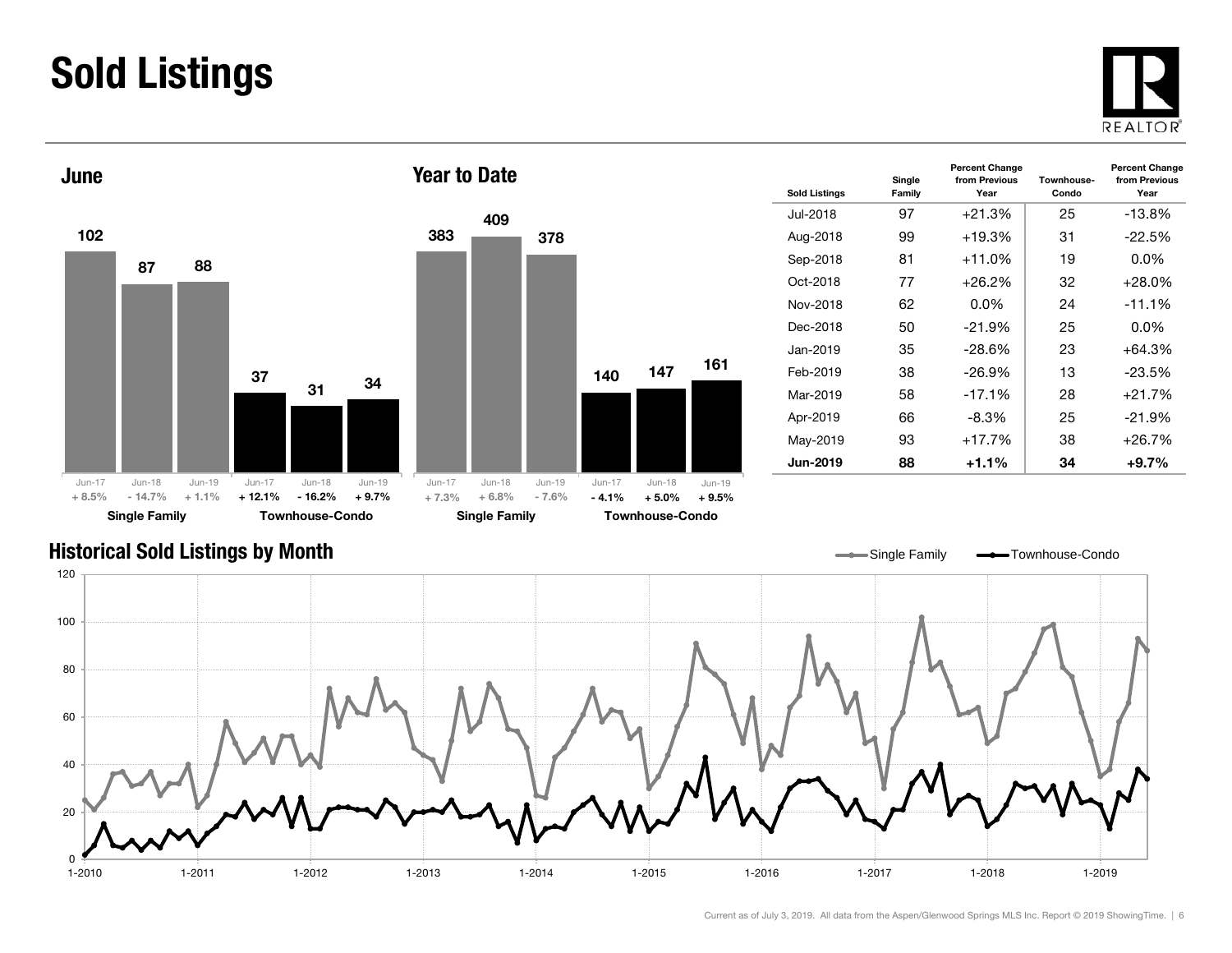#### Average Sales Price





| Avg. Sales Price | Single<br>Family | <b>Percent Change</b><br>from Previous<br>Year | Townhouse-<br>Condo | <b>Percent Change</b><br>from Previous<br>Year |
|------------------|------------------|------------------------------------------------|---------------------|------------------------------------------------|
| Jul-2018         | \$465,268        | $-5.4%$                                        | \$336.746           | $+18.2%$                                       |
| Aug-2018         | \$488,597        | $+6.3%$                                        | \$317,671           | $+15.5\%$                                      |
| Sep-2018         | \$472,620        | $+2.0%$                                        | \$297,579           | -5.9%                                          |
| Oct-2018         | \$530.896        | $+3.5%$                                        | \$274.791           | $-16.2%$                                       |
| Nov-2018         | \$515,306        | $+3.3%$                                        | \$308,208           | $-7.7\%$                                       |
| Dec-2018         | \$429,924        | -8.8%                                          | \$316,352           | -2.8%                                          |
| Jan-2019         | \$536,241        | $+2.2\%$                                       | \$351,087           | $+19.6%$                                       |
| Feb-2019         | \$454.422        | $+1.8%$                                        | \$322,869           | $+4.9%$                                        |
| Mar-2019         | \$522,253        | $+11.1%$                                       | \$332,304           | $+8.1\%$                                       |
| Apr-2019         | \$478,817        | $-2.7\%$                                       | \$314,100           | $+12.9\%$                                      |
| May-2019         | \$555,923        | $+29.0\%$                                      | \$299,268           | $-12.8%$                                       |
| <b>Jun-2019</b>  | \$492,936        | $+5.7%$                                        | \$368,553           | +11.8%                                         |

#### Historical Average Sales Price by Month

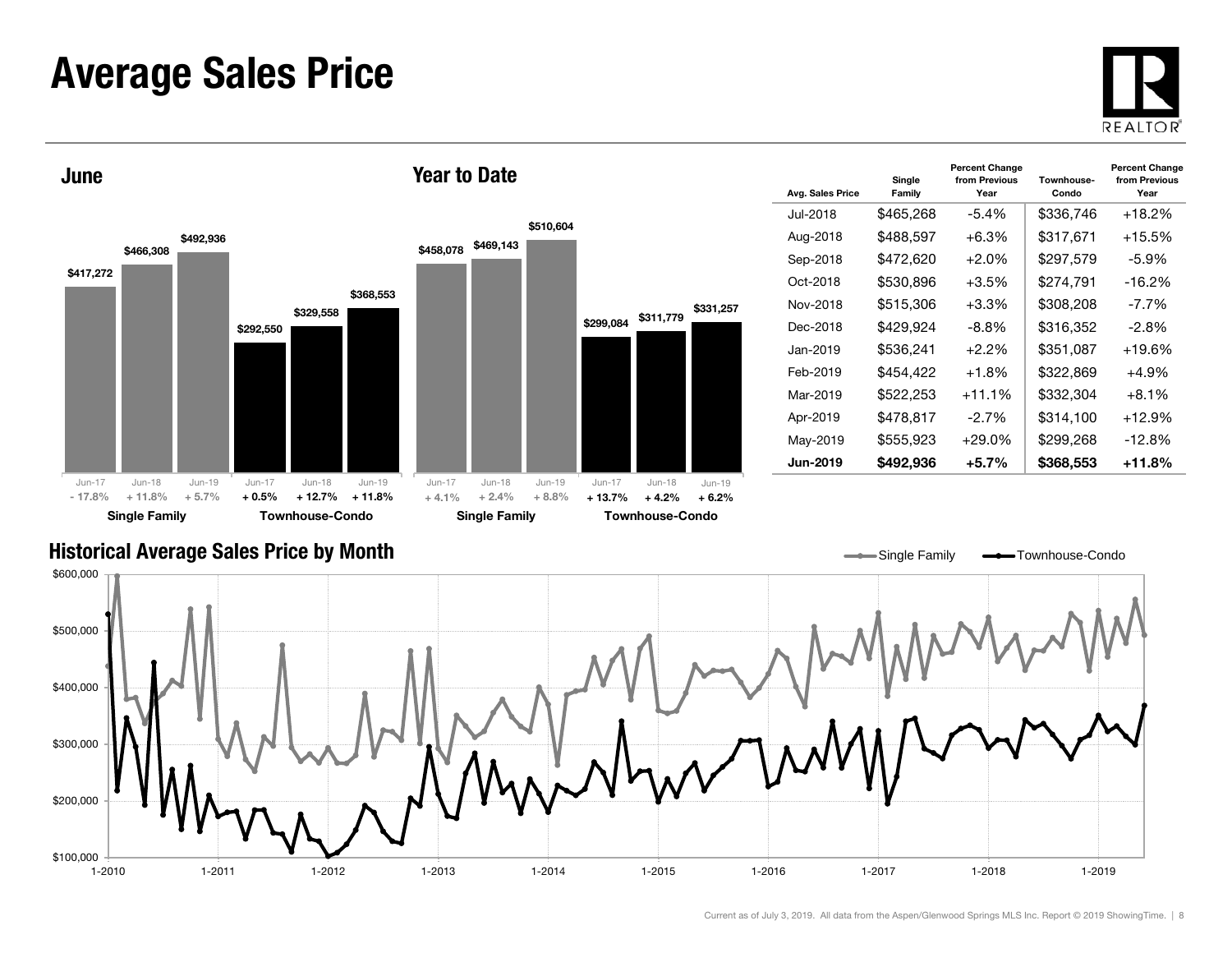#### Median Sales Price





| <b>Median Sales</b><br>Price | Single<br>Family | <b>Percent Change</b><br>from Previous<br>Year | Townhouse-<br>Condo | <b>Percent Change</b><br>from Previous<br>Year |
|------------------------------|------------------|------------------------------------------------|---------------------|------------------------------------------------|
| Jul-2018                     | \$376,500        | $-12.8%$                                       | \$303,500           | $+18.6%$                                       |
| Aug-2018                     | \$439,500        | $+7.3%$                                        | \$265,000           | $+3.3\%$                                       |
| Sep-2018                     | \$420,000        | $+1.2%$                                        | \$280,000           | -1.8%                                          |
| Oct-2018                     | \$445,000        | $+4.7%$                                        | \$239,000           | $-20.1%$                                       |
| Nov-2018                     | \$460,000        | -5.6%                                          | \$286,000           | $-10.1%$                                       |
| Dec-2018                     | \$347,000        | $-15.4%$                                       | \$265.000           | -5.4%                                          |
| Jan-2019                     | \$425,000        | -6.6%                                          | \$323,000           | $+32.6%$                                       |
| Feb-2019                     | \$373,500        | $+10.7%$                                       | \$310,000           | 0.0%                                           |
| Mar-2019                     | \$440,000        | $+14.4%$                                       | \$298,500           | $+8.5%$                                        |
| Apr-2019                     | \$377,500        | $-11.6%$                                       | \$293,000           | $+23.2%$                                       |
| May-2019                     | \$445,000        | $+21.9%$                                       | \$283,500           | -5.6%                                          |
| <b>Jun-2019</b>              | \$409,500        | $-0.1\%$                                       | \$323,000           | $+12.5\%$                                      |

Single Family **-** Townhouse-Condo

#### Historical Median Sales Price by Month

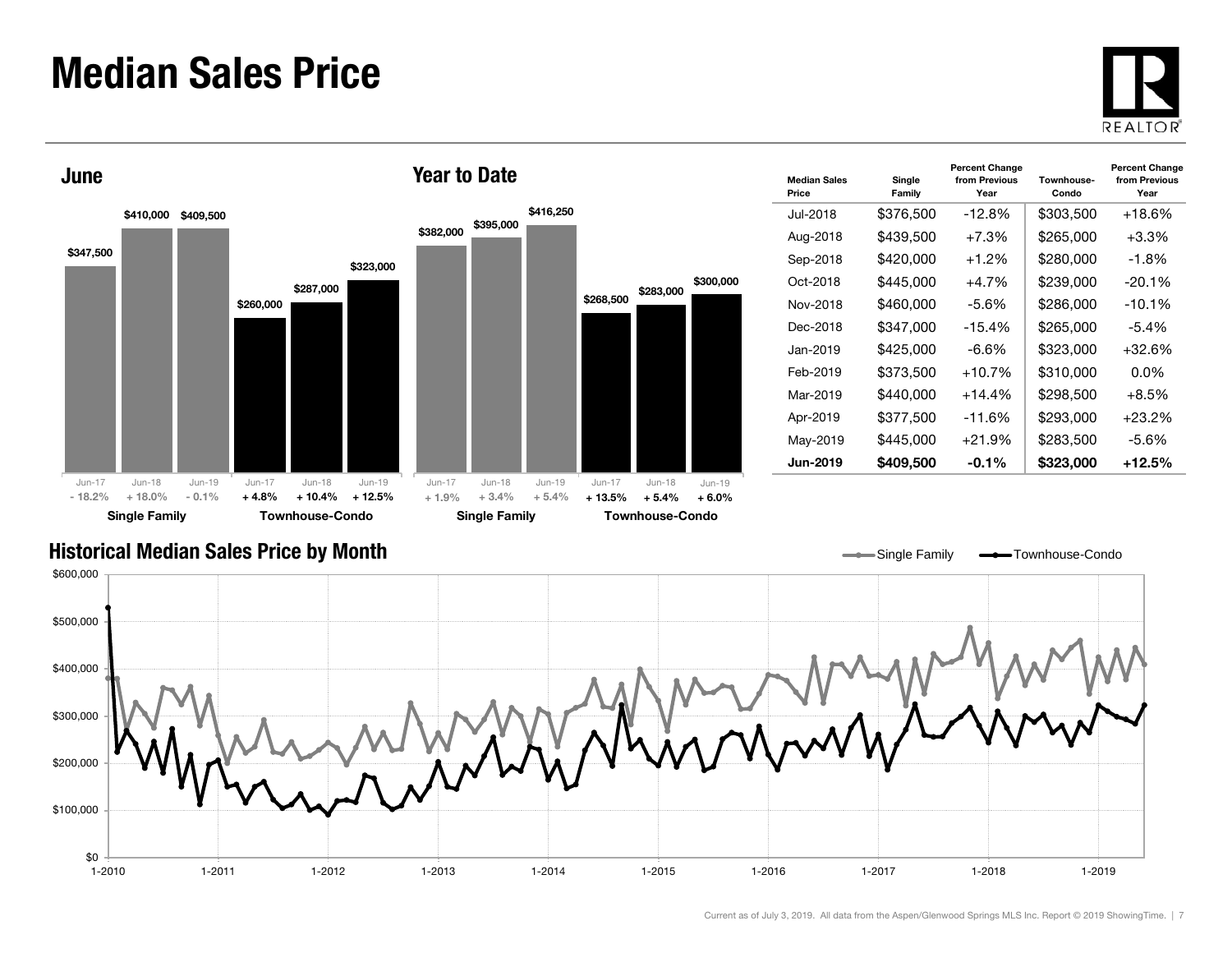#### Percent of List Price Received

80.0%

85.0%





1-2010 1-2011 1-2012 1-2013 1-2014 1-2015 1-2016 1-2017 1-2018 1-2019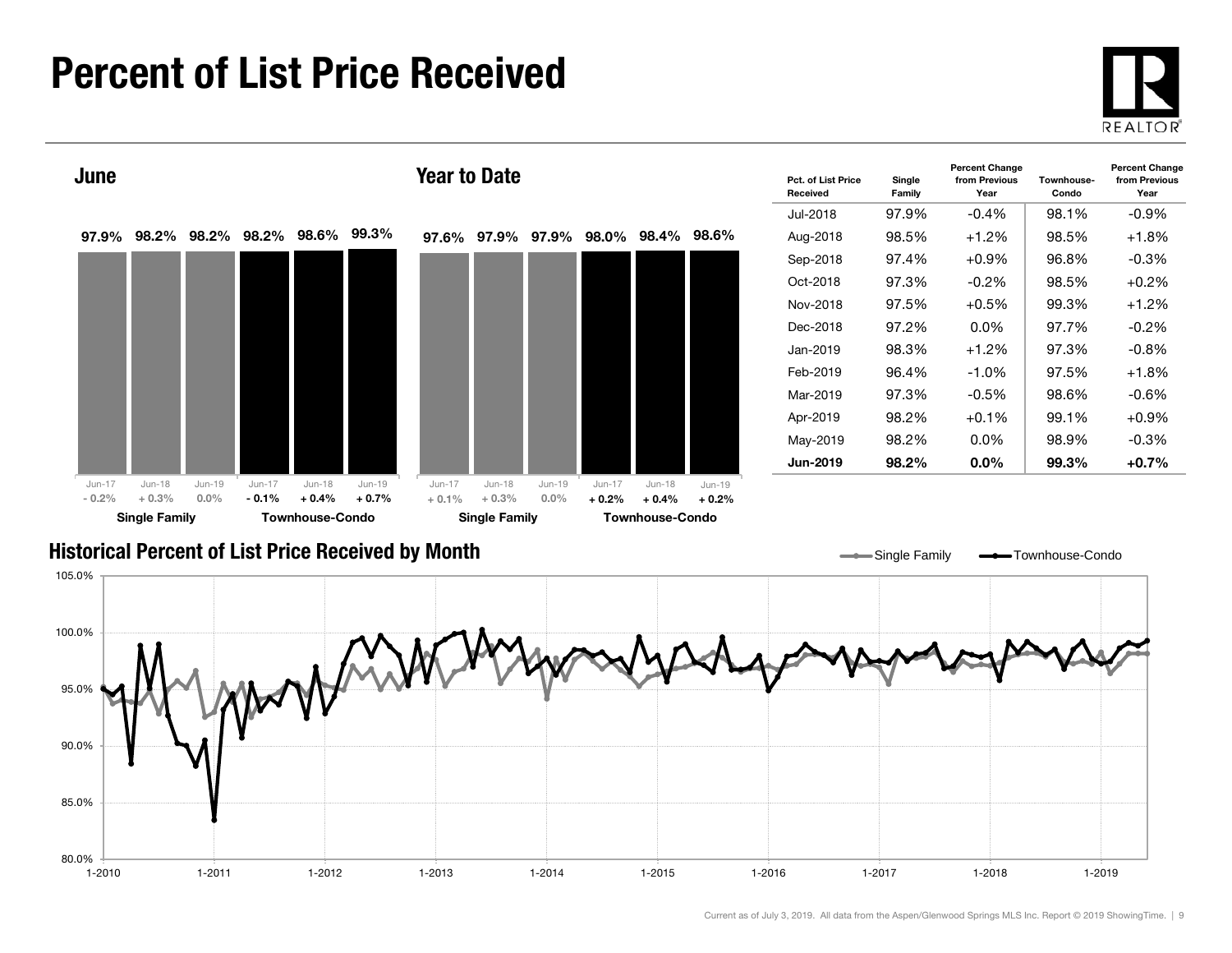### Days on Market Until Sale





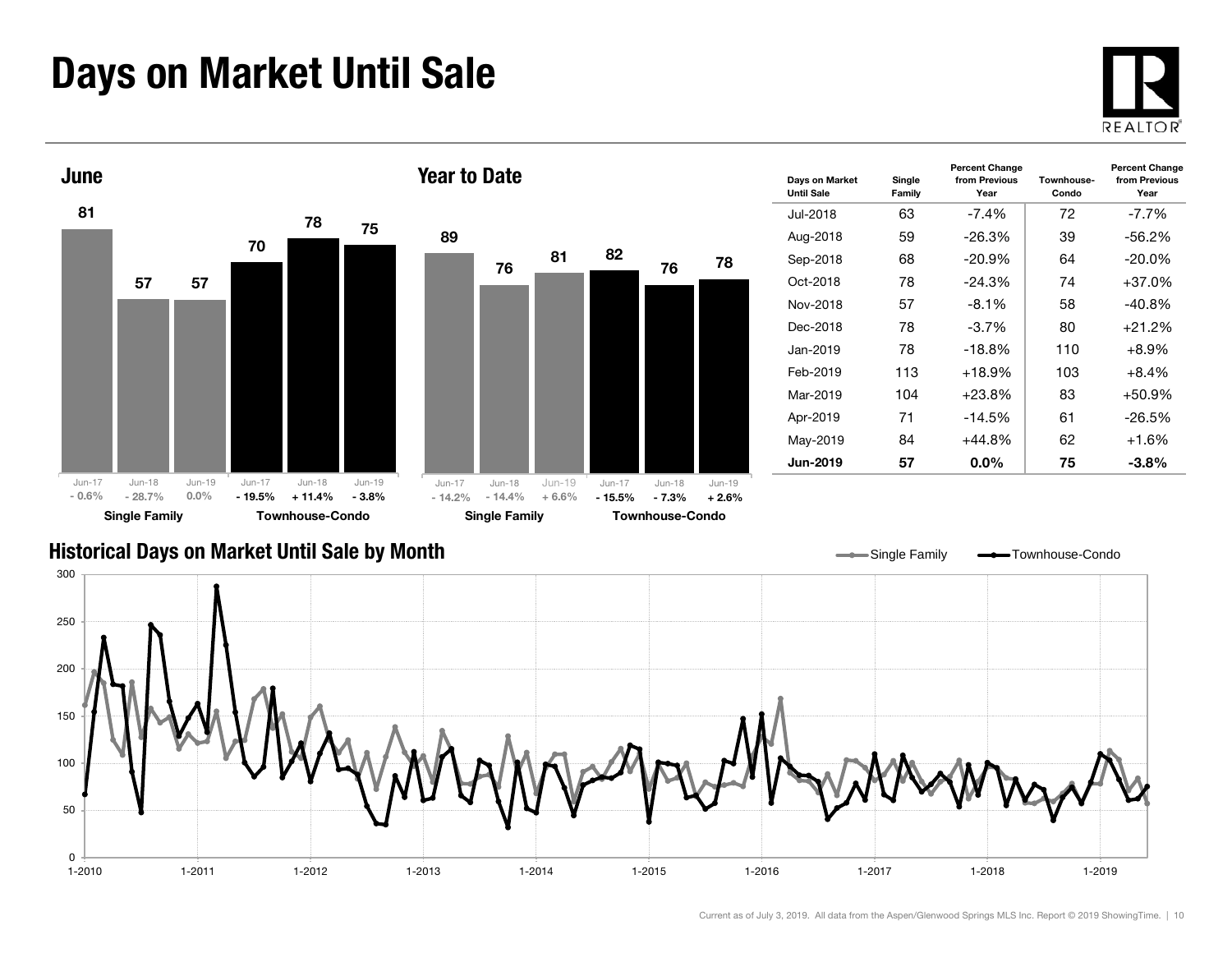## Housing Affordability Index





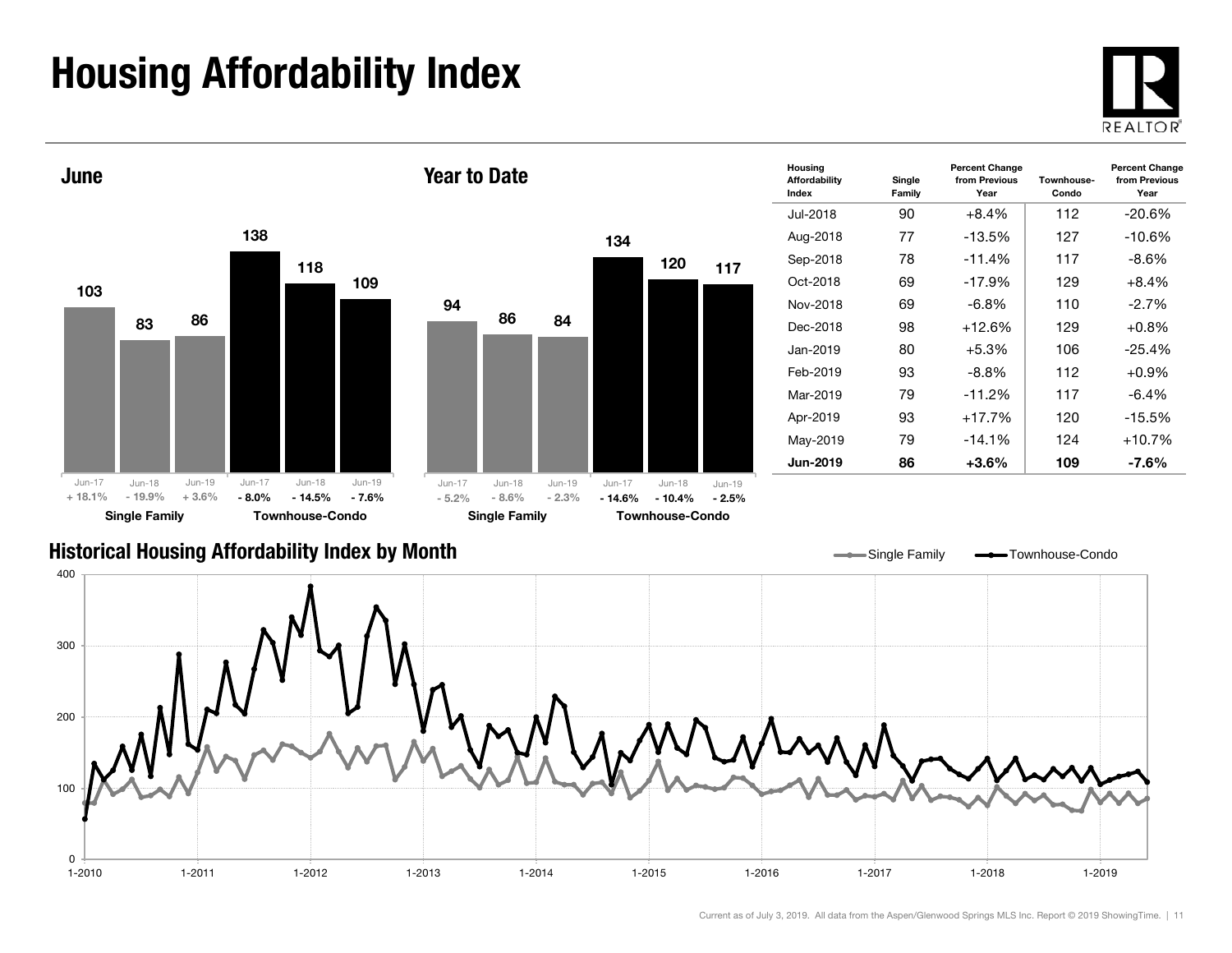### Inventory of Active Listings





#### Historical Inventory of Active Listings by Month



Single Family **-** Townhouse-Condo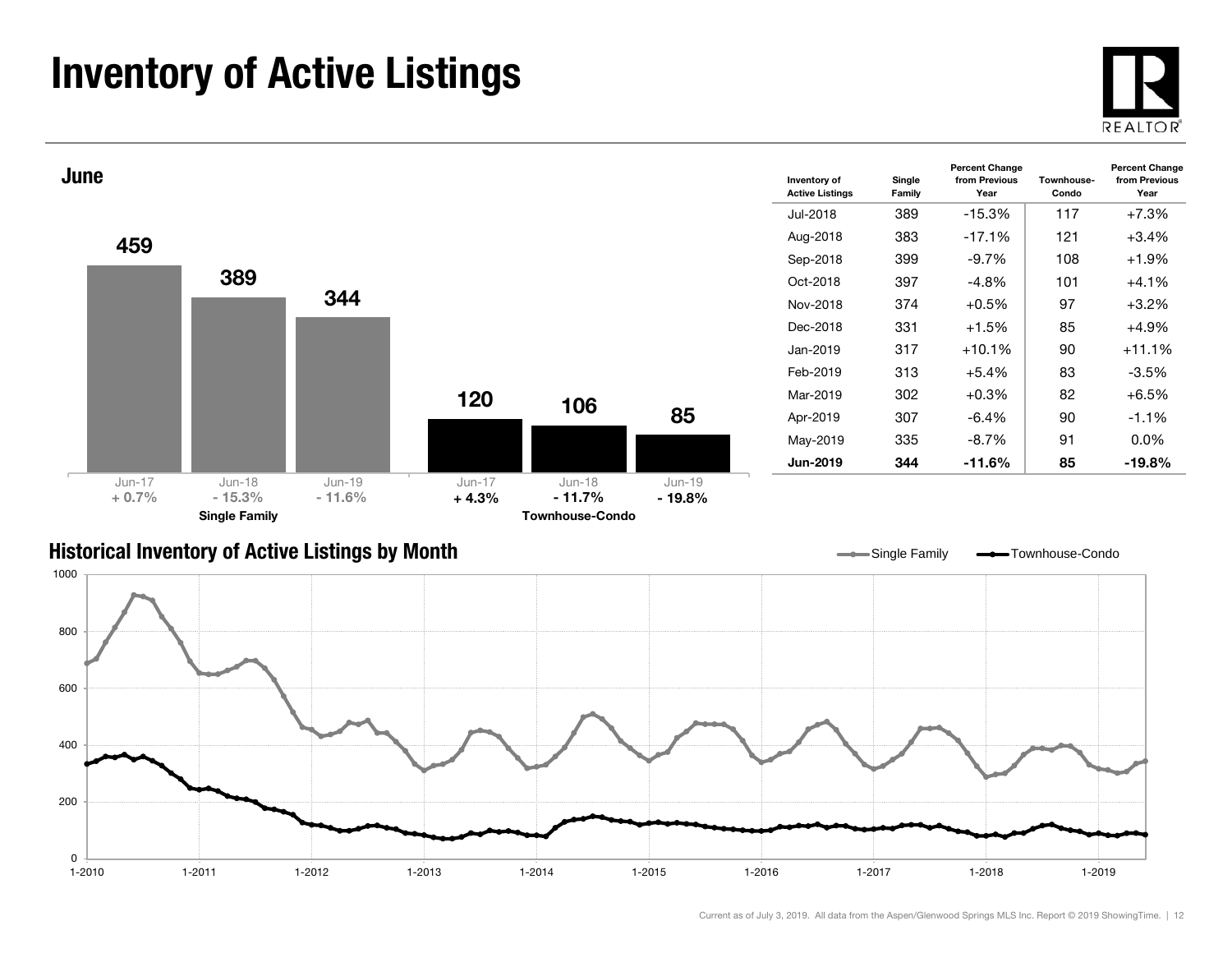### Months Supply of Inventory





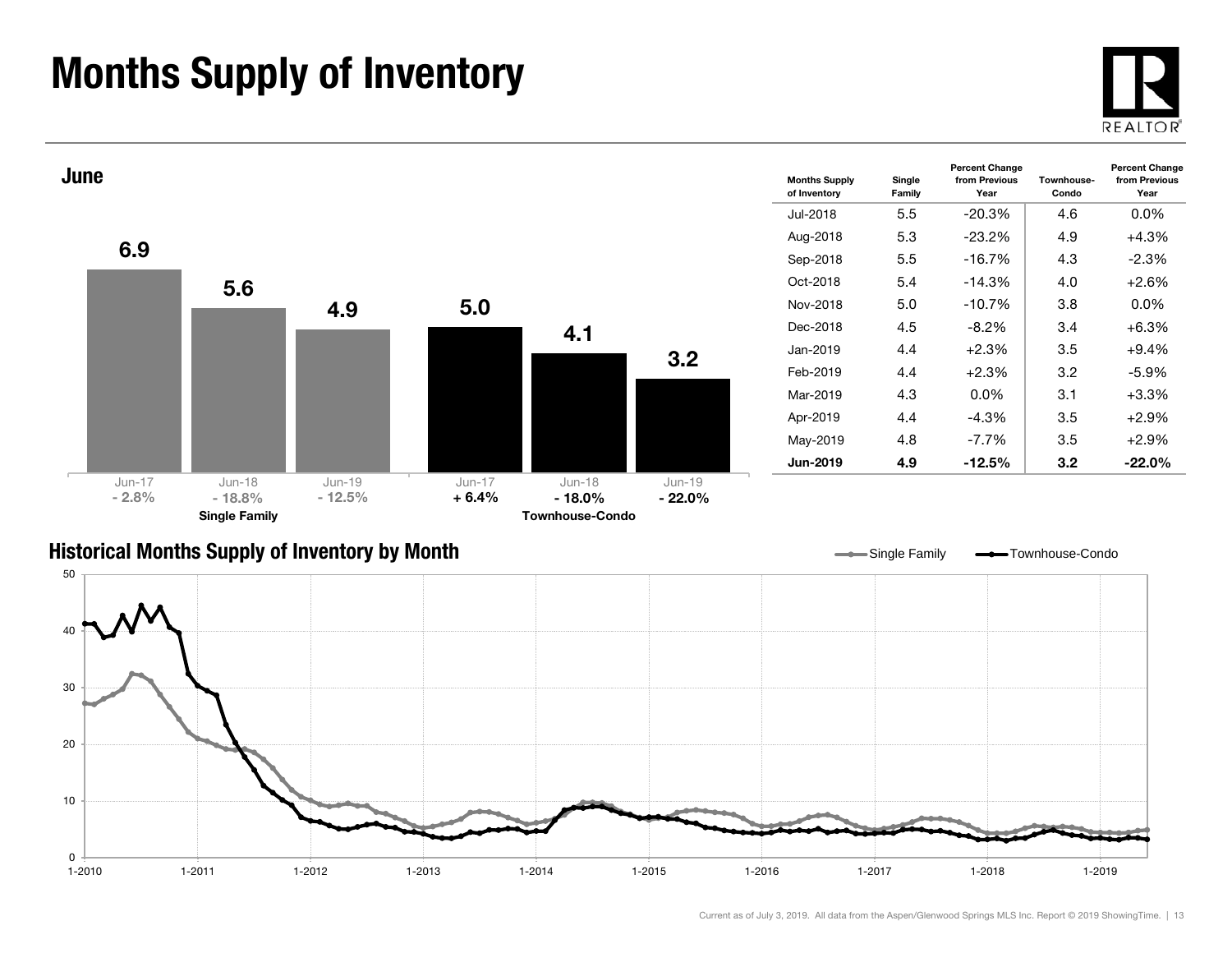### Total Market Overview

Key metrics by report Month and for year-to-date (YTD) starting from the first of the year.



| <b>Key Metrics</b>                 | <b>Historical Sparkbars</b>                                    | $6 - 2018$ | 6-2019    | Percent Change |           | <b>YTD 2018 YTD 2019</b> | Percent Change |
|------------------------------------|----------------------------------------------------------------|------------|-----------|----------------|-----------|--------------------------|----------------|
| <b>New Listings</b>                | 7-2017<br>11-2017<br>11-2018<br>$3 - 2018$<br>7-2018<br>3-2019 | 178        | 196       | $+10.1%$       | 885       | 855                      | $-3.4%$        |
| <b>Pending Sales</b>               | 7-2017<br>3-2018<br>7-2018<br>11-2018<br>$3 - 2019$<br>11-2017 | 115        | 128       | $+11.3%$       | 632       | 632                      | 0.0%           |
| <b>Sold Listings</b>               | 7-2017<br>3-2018<br>7-2018<br>11-2018<br>3-2019<br>11-2017     | 118        | 122       | $+3.4%$        | 556       | 539                      | $-3.1%$        |
| <b>Median Sales Price</b>          | $3 - 2018$<br>7-2017<br>11-2017<br>7-2018<br>11-2018           | \$376,205  | \$377,000 | $+0.2%$        | \$348,750 | \$370,000                | $+6.1%$        |
| <b>Avg. Sales Price</b>            | 7-2017<br>11-2017<br>3-2018<br>11-2018<br>7-2018<br>$3 - 2019$ | \$430,382  | \$458,272 | $+6.5%$        | \$427,538 | \$457,033                | $+6.9%$        |
| <b>Pct. of List Price Received</b> | 7-2017<br>11-2017<br>3-2018<br>7-2018<br>11-2018               | 98.3%      | 98.5%     | $+0.2%$        | 98.0%     | 98.1%                    | $+0.1%$        |
| <b>Days on Market</b>              | 7-2017<br>7-2018<br>11-2018<br>3-2018<br>11-2017<br>3-2019     | 63         | 62        | $-1.6%$        | 76        | 80                       | $+5.3%$        |
| <b>Affordability Index</b>         | 7-2017<br>11-2017<br>$3 - 2018$<br>7-2018<br>11-2018<br>3-2019 | 90         | 93        | $+3.3%$        | 97        | 95                       | $-2.1%$        |
| <b>Active Listings</b>             | 3-2018<br>7-2017<br>11-2017<br>7-2018<br>11-2018<br>3-2019     | 495        | 429       | $-13.3%$       |           |                          |                |
| <b>Months Supply</b>               | 3-2018<br>7-2018<br>7-2017<br>11-2017<br>11-2018<br>3-2019     | 5.2        | 4.4       | $-15.4%$       |           |                          |                |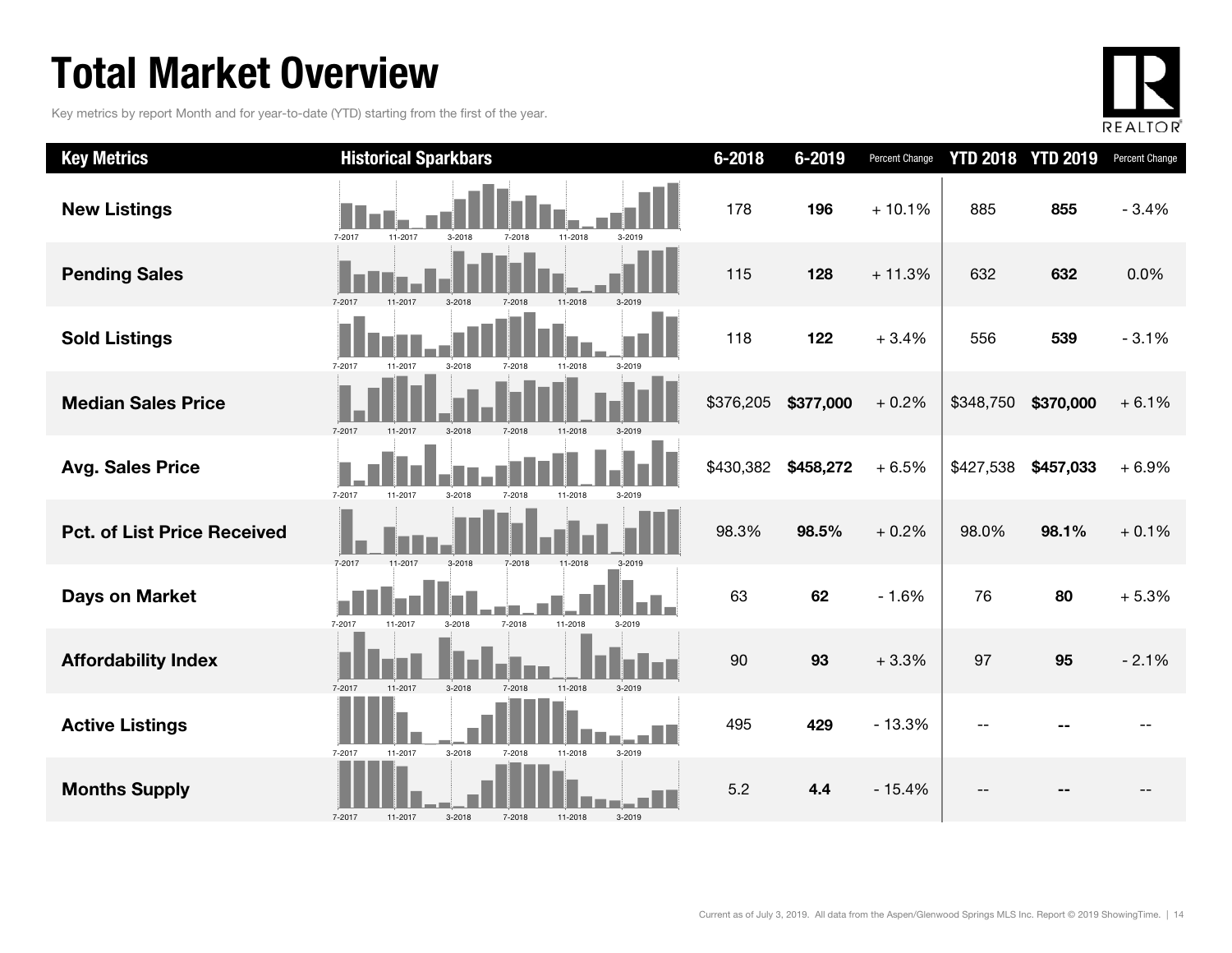|  |  |  |  | <b>Closed Sales</b> |
|--|--|--|--|---------------------|
|  |  |  |  |                     |

Actual sales that have closed in a given month.



| By Price Range - All Properties - Rolling 12 Months |                             |        |                             |                               |            |                                | 6-2018                       | $6 - 2019$             |                                |                                |        |           |                        | <b>By Property Type</b> |        |                            | $6 - 2018$<br>$6 - 2019$ |                           |                   |
|-----------------------------------------------------|-----------------------------|--------|-----------------------------|-------------------------------|------------|--------------------------------|------------------------------|------------------------|--------------------------------|--------------------------------|--------|-----------|------------------------|-------------------------|--------|----------------------------|--------------------------|---------------------------|-------------------|
| 413<br>398                                          | 524<br>512                  | 182    | 194                         | 30                            | 33         | 9<br>3                         | 3                            |                        | $\overline{2}$                 | $\Omega$                       | 0      | 0         |                        | 832                     | 844    | 312                        | 317                      | 1,144                     | 1,161             |
| $-3.6%$<br>$<$ \$300K                               | $+2.3%$<br>\$300K to \$599K |        | $+6.6%$<br>\$600K to \$999K | $+10.0\%$<br>\$1.0M to \$1.4M |            | $+200.0\%$<br>\$1.5M to \$1.9M | $-66.7%$<br>\$2.0M to \$2.5M |                        | $+100.0\%$<br>\$2.5M to \$4.9M | $-$<br>\$5.0M to \$9.9M        |        | $$10.0M+$ |                        | $+1.4%$<br>Singe Family |        | $+1.6%$<br>Townhouse-Condo |                          | $+1.5%$<br>All Properties |                   |
|                                                     |                             |        |                             | <b>Rolling 12 Months</b>      |            |                                |                              |                        |                                | <b>Compared to Prior Month</b> |        |           |                        |                         |        |                            | Year to Date             |                           |                   |
|                                                     |                             |        | Single Family               |                               |            | Condo                          |                              | Condo<br>Single Family |                                |                                |        |           | Condo<br>Single Family |                         |        |                            |                          |                           |                   |
| <b>By Price Range</b>                               |                             | 6-2018 | 6-2019                      | Change                        | $6 - 2018$ | 6-2019                         | Change                       | 5-2019                 | 6-2019                         | Change                         | 5-2019 | 6-2019    | Change                 | $6 - 2018$              | 6-2019 | Change                     | 6-2018                   | 6-2019                    | Change            |
| \$299,999 and Below                                 |                             | 238    | 221                         | $-7.1%$                       | 175        | 177                            | $+1.1%$                      | 19                     | 17                             | $-10.5%$                       | 22     | 15        | $-31.8%$               | 123                     | 90     | $-26.8%$                   | 83                       | 80                        | $-3.6%$           |
| \$300,000 to \$599,999                              |                             | 399    | 406                         | $+1.8%$                       | 113        | 118                            | $+4.4%$                      | 51                     | 49                             | $-3.9%$                        | 15     | 15        | $0.0\%$                | 196                     | 186    | $-5.1%$                    | 54                       | 70                        | $+29.6%$          |
| \$600,000 to \$999,999                              |                             | 159    | 173                         | $+8.8%$                       | 23         | 21                             | $-8.7%$                      | 15                     | 18                             | $+20.0%$                       |        |           | $+300.0%$              | 73                      | 82     | $+12.3%$                   |                          | 10                        | $+11.1%$          |
| \$1,000,000 to \$1,499,999                          |                             | 29     | 32                          | $+10.3%$                      |            |                                | 0.0%                         | 6                      | 3                              | $-50.0%$                       |        | 0         | $\sim$ $\sim$          | 13                      | 15     | $+15.4%$                   |                          |                           | 0.0%              |
| \$1,500,00 to \$1,999,999                           |                             | 3      | 9                           | $+200.0\%$                    |            |                                | $- -$                        |                        |                                | $\frac{1}{2}$                  |        |           | $\sim$ $\sim$          |                         | 3      | $+200.0\%$                 |                          |                           | $\qquad \qquad -$ |
| \$2,000,000 to \$2,499,999                          |                             |        |                             | $-66.7%$                      |            |                                | $\sim$ $\sim$                |                        | 0                              | $\frac{1}{2}$                  |        |           | $\sim$ $\sim$          |                         |        | $-100.0\%$                 |                          |                           | --                |
| \$2,500,000 to \$4,999,999                          |                             |        |                             | + 100.0%                      |            |                                | $\sim$ $\sim$                |                        | 0                              | $-100.0\%$                     |        |           | $\sim$ $\sim$          |                         |        | $+100.0\%$                 |                          |                           |                   |

\$5,000,000 to \$9,999,999 **discript of the CONT OF A CONTENT OF CONT** -- ( ) and on the CONT -- ( ) and on the CONT<br>\$5,000,000 to \$9,999,999 discrimination of the CONT OF CONTENT OF CONTENT OF CONTENT OF CONTENT OF CONTENT \$10,000,000 and Above 0 0 -- 0 0 -- 0 0 -- 0 0 -- 0 0 -- 0 0 -- All Price Ranges 832 844 + 1.4% 312 317 + 1.6% 93 88 - 5.4% 38 34 - 10.5% 409 378 - 7.6% 147 161 + 9.5%

#### Inventory of Active Listings

A measure of the number of homes available for sale at a given time.



|                            | Year over Year |        |           |                |        |                          | <b>Compared to Prior Month</b> |        |               |        |        |                   | Year to Date                                                                                                       |       |
|----------------------------|----------------|--------|-----------|----------------|--------|--------------------------|--------------------------------|--------|---------------|--------|--------|-------------------|--------------------------------------------------------------------------------------------------------------------|-------|
|                            | Single Family  |        |           | Condo          |        |                          | Single Family                  |        |               | Condo  |        |                   | Single Family                                                                                                      | Condo |
| <b>By Price Range</b>      | 6-2018         | 6-2019 | Change    | 6-2018         | 6-2019 | Change                   | 5-2019                         | 6-2019 | Change        | 5-2019 | 6-2019 | Change            |                                                                                                                    |       |
| \$299,999 and Below        | 48             | 24     | $-50.0\%$ | 45             | 34     | - 24.4%                  | 28                             | 24     | $-14.3%$      | 37     | 34     | $-8.1\%$          | There are no year-to-date figures for<br>inventory because it is simply a<br>snapshot frozen in time at the end of |       |
| \$300,000 to \$599,999     | 132            | 104    | $-21.2%$  | 37             | 33     | $-10.8%$                 | 96                             | 104    | $+8.3%$       | 35     | 33     | $-5.7%$           |                                                                                                                    |       |
| \$600,000 to \$999,999     | 97             | 103    | $+6.2%$   | 18             | 12     | $-33.3%$                 | 97                             | 103    | $+6.2%$       | 13     | 12     | $-7.7%$           |                                                                                                                    |       |
| \$1,000,000 to \$1,499,999 | 49             | 42     | $-14.3%$  |                |        | $0.0\%$                  | 45                             | 42     | - 6.7%        | 4      |        | $0.0\%$           | each month. It does not add up over a                                                                              |       |
| \$1,500,00 to \$1,999,999  | 28             | 41     | $+46.4%$  | $\overline{2}$ |        | $-50.0%$                 | 39                             | 41     | $+5.1%$       |        |        | $0.0\%$           | period of months.                                                                                                  |       |
| \$2,000,000 to \$2,499,999 | 14             | 5      | $-64.3%$  |                |        | $- -$                    |                                | 5      | $+25.0%$      |        |        | 0.0%              |                                                                                                                    |       |
| \$2,500,000 to \$4,999,999 | 16             | 20     | $+25.0%$  | 0              |        | $- -$                    | 20                             | 20     | $0.0\%$       | 0      |        | $- -$             |                                                                                                                    |       |
| \$5,000,000 to \$9,999,999 | b              |        | $0.0\%$   |                |        | $\overline{\phantom{m}}$ |                                | 5      | $-16.7%$      | 0      |        | $\qquad \qquad -$ |                                                                                                                    |       |
| \$10,000,000 and Above     |                |        | $- -$     |                |        | $- -$                    |                                |        | $\sim$ $\sim$ |        |        | $- -$             |                                                                                                                    |       |
| <b>All Price Ranges</b>    | 389            | 344    | $-11.6%$  | 106            | 85     | $-19.8%$                 | 335                            | 344    | $+2.7%$       | 91     | 85     | - 6.6%            |                                                                                                                    |       |